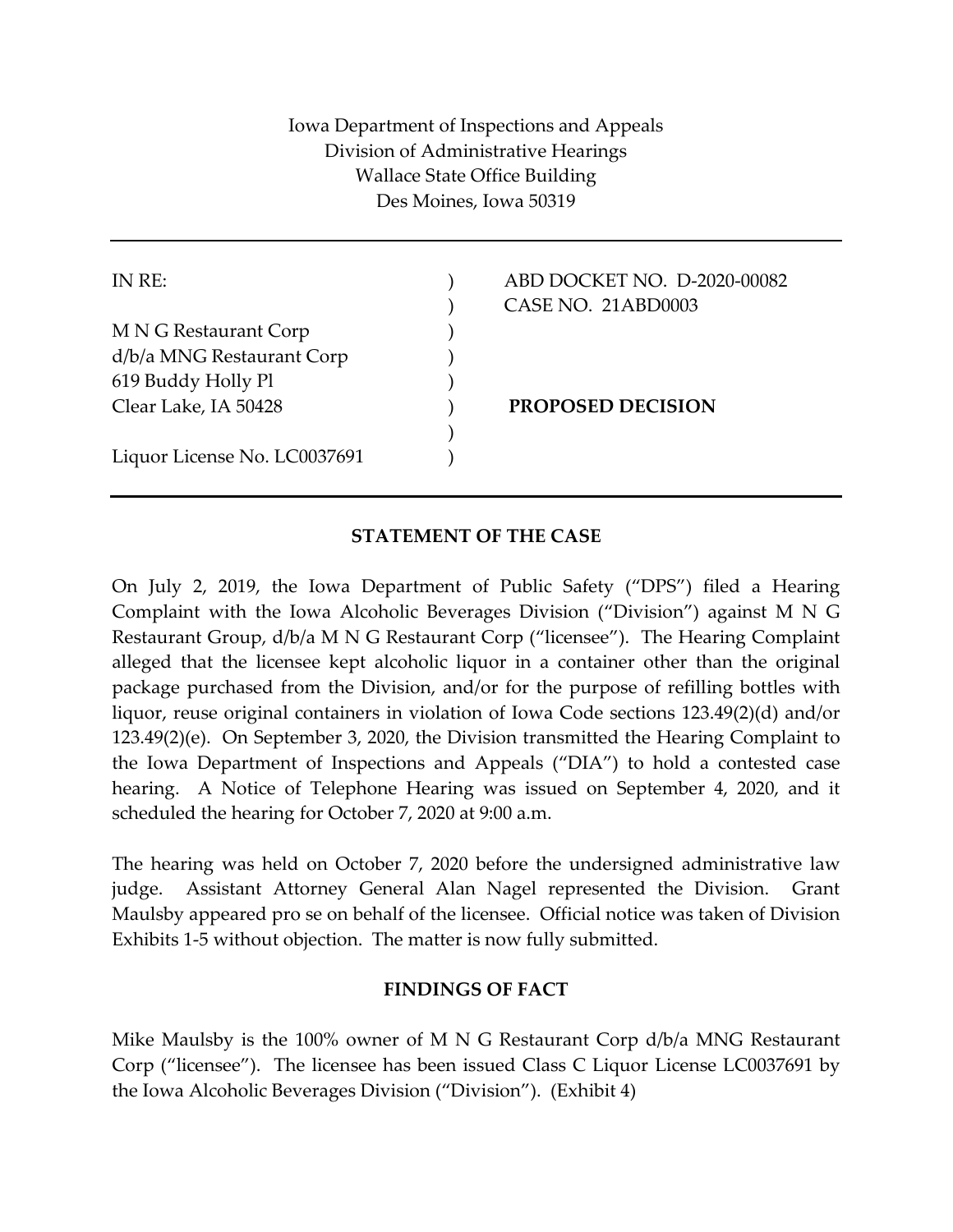Jeremy Bassett is an investigator employed by the Division. Investigator Bassett was assigned to investigate a complaint that had been submitted to the Division on October 10, 2019 by a "Scott Green." The complaint alleged that the licensee was pouring cheaper liquor into premium liquor bottles; specifically pouring "Hawkeye" vodka and whiskey into the more expensive counterparts. The complainant also alleged that licensee was putting a mix of Hawkeye Whiskey and "apple pucker" into the Crown Royal Apple bottle.

On October 25, 2019, Investigator Bassett arrived at the licensee to conduct an investigation. Investigator Bassett identified himself to the bar's manager, Jeremy Maulsby, and advised him of the purpose of the visit. Investigator Bassett conducted an alcohol inspection of the licensed premises. Investigator Bassett first found a funnel in the sink area behind the bar. Investigator Bassett reported that it smelled like both liquor and beer. (Exhibit 2) Investigator Bassett also noted that the Jack Daniels Whiskey bottle, which was around three-quarters full behind the bar, appeared to be heavily worn. (Id.) The labels were physically coming off the bottles. (Id.) Investigator Bassett noted the Crown Royal Apple bottle that was also behind the bar likewise looked heavily worn. (Id.)

The establishment had two liquor storage areas besides the bar area. One area was for new, unopened bottles of liquor and the other for empty, used bottles. In the area where new alcohol is held, a bottle of Jim Beam bourbon, Jack Daniels whiskey, and Seagram's Canadian whiskey were gathering significant dust. (Id.) Empty single bottles of Grey Goose vodka and Absolute Citron vodka each were also in this storage area, which was supposed to contain only new bottles of liquor. (Id.) Investigator Bassett thinks it is more likely than not that these bottles were intentionally placed back in the new bottle storage area to be refilled later with the cheaper Hawkeye vodka.

Jeremy Maulsby told Investigator Bassett the establishment purchases their liquor from Quick Shop in Clear Lake. Investigator Bassett secured records of all the sales between the licensee and Quick Shop Liquor from January 1, 2019 and October 25, 2019. (Exhibit 3) During this period, only one bottle of Jack Daniels whiskey was purchased but 94 bottles of the cheaper, "well" liquor "Hawkeye" whiskey were bought. (Id.) During this same period only five bottles of Absolute Citron vodka, two bottles each of Tito's and Absolute vodka, and no bottles of Grey Goose were purchased but 206 bottles of "Hawkeye" vodka were bought. (Id.) Similarly, only one bottle of Crown Royal whiskey and no bottles of Crown Royal apple were purchased. (Id.) However, 12 bottles of "Dekuyper Sour Apple Pucker" was purchased. (Id.)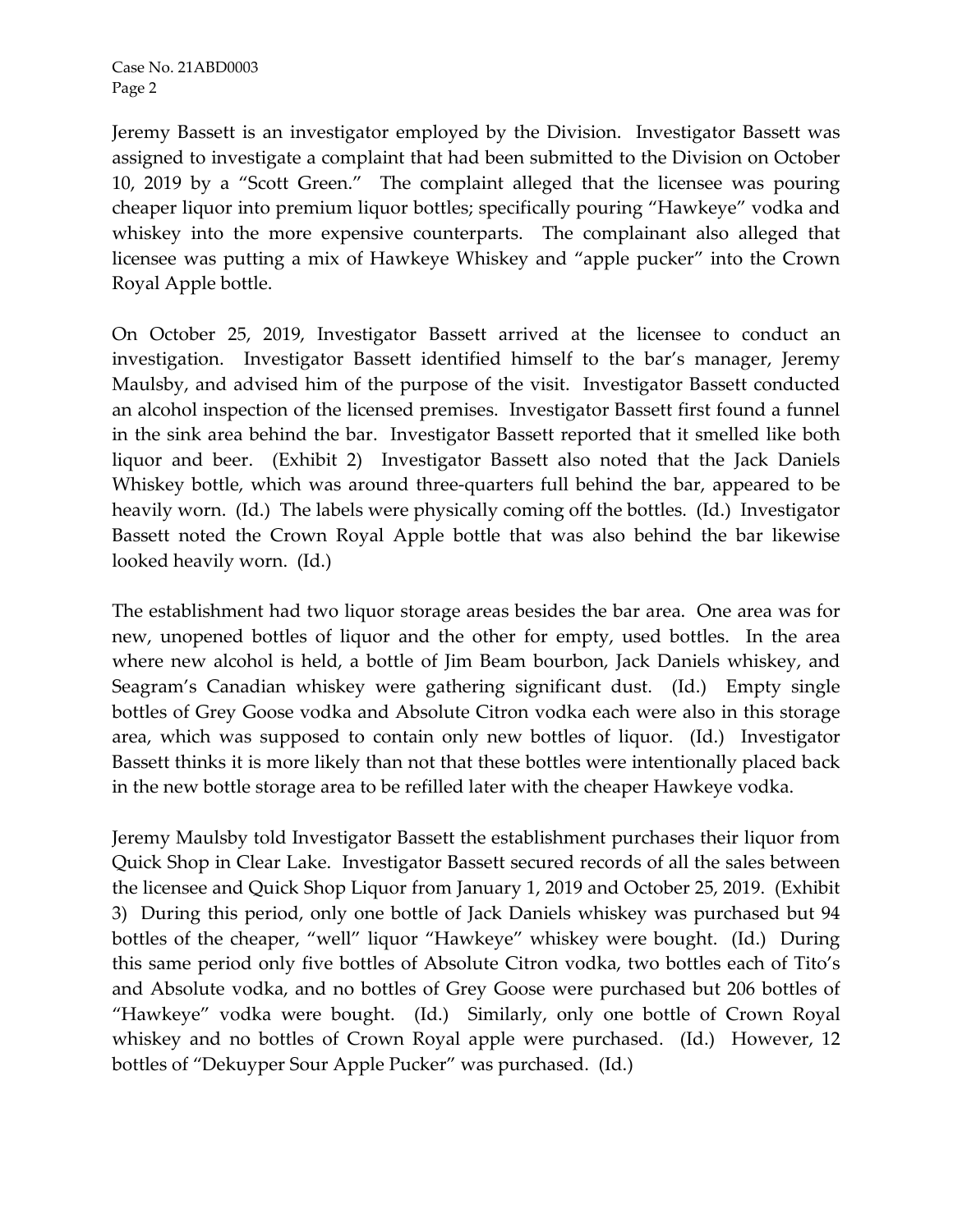Jeremy Maulsby denied both at the time of inspection and during the hearing that premium bottles of liquor were filled with cheaper liquor. Maulsby claimed that the empty bottle of Grey Goose and Absolute Citron were placed in the new bottle storage area inadvertently by a new bartender. At the time of inspection, Jeremy Maulsby initially claimed that the funnel was used for putting sugar into drinks. When confronted with the odor of alcohol coming from the funnel, he then claimed it was for the taps when pouring beer. At the hearing, Jeremy Maulsby said the funnel was used for everything from filling salt and pepper shakers to getting beer from the taps to make beer cheese.

At the hearing, Jeremy Mausby further testified that the labels of the Jack Daniels bottle and Crown Royal Apple bottle were worn due to bartenders being required to wipe down the bottles at close every day. He also thought the labels may be worn due to moisture created by nearby ice. Jeremy Mausby additionally said that the licensee will purchase more of the Hawkeye branded liquors because that is their "well" liquor and they have promotions for cheap well drinks. He also stated that the complainant is an ex-employee who turned into a regular patron. However, roughly two weeks prior to the complaint, licensee staff told the complainant that he was no longer welcome there. Jeremy Mausby surmised that the complaint was retaliation for that action. Finally, Jeremy Mausby said that not all alcohol is bought at Quick Stop liquor. He stated that sometimes he will buy alcohol from Fareway or have employees buy liquor and he pays them back. However, he did not disclose this to Investigator Bassett during the investigation.

## **CONCLUSIONS OF LAW**

Iowa Code section 123.49(2) provides, in relevant part:

2. A person or club holding a liquor control license or retail wine or beer permit under this chapter, and the person's agents or employees, shall not do any of the following:

...

*d.* (1) Keep on premises covered by a liquor license any alcoholic liquor in any container except the original package purchased from the division, …

*e.* Reuse for packaging alcoholic liquor or wine any container or receptacle used originally for packaging alcoholic liquor or wine; or adulterate, by the addition of any substance , the contents or remaining contents of an original package of an alcoholic liquor or wine; or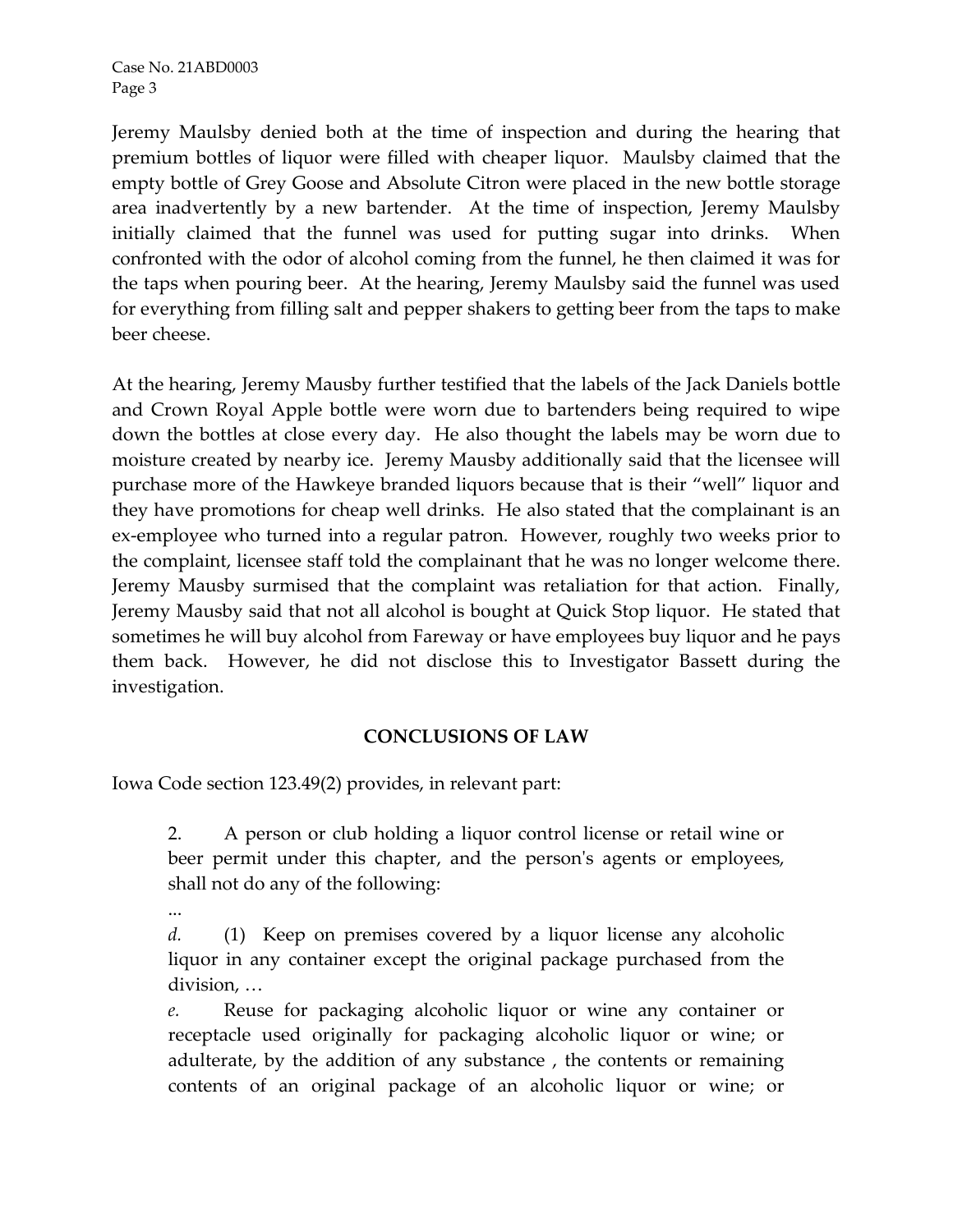knowingly possess any original package which has been so reused or adulterated.

The preponderance of the evidence established that the licensee M N G Restaurant Corp violated Iowa Code sections 123.49(2)"d" and 123.49(2)"e," when Hawkeye branded liquors were poured into the empty, more expensive bottles of liquor. This judge does not find it reasonable that only one bottle of Jack Daniels was purchased from January 1, 2019 through October 25, 2019, especially considering the Jack Daniels bottle behind the bar was almost full and there was another full bottle of Jack Daniels in the storage area gathering dust. Further, during this same time, 94 bottles of Hawkeye whiskey were bought. This judge fully expects a bar to use more well liquor than premium liquor, especially when they have aggressive promotions featuring well drinks. However, one bottle of Jack Daniels bought when moving 94 bottles of a cheaper variety does not rise to meeting a common sense standard. Further, the bottle of Jack Daniels behind the bar looked heavily worn with labels starting to become physically detached. This indicates heavy usage and more likely than not repeated refilling. Other bottles present, besides the Crown Royal Apple bottle, did not show such wear. One would think if the wiping down of bottles and the moisture present from nearby ice was causing the labels to fall off, more bottles would be facing the same condition.

This judge also struggle to believe the licensee only needed two bottles of Tito's and no bottles of Grey Goose vodka for over three quarters of a year but 206 bottles of the much cheaper Hawkeye vodka were bought. This judge is also concerned that with no bottles of Grey Goose bought in over eight months, the licensee still had an almost full bottle of Grey Goose behind the bar. The numbers do not add up to a level of reasonableness.

This judge agrees with the licensee that the complaint was probably brought out of spite. However, as a former employee, the complainant would have known where the licensee was vulnerable because he most likely previously witnessed or was a party to the alleged acts. The complainant was extremely specific in his allegations, which indicates some reliability, especially considering the totality of evidence corroborating the complaint. For example, the complainant alleged that Hawkeye whiskey and apple pucker was mixed and put into the Crown Royal Apple bottle. The Crown Royal Apple bottle behind the bar, like the Jack Daniels bottle, is incredibly worn and looks heavily used like it had been refilled. Upon reviewing the purchase records, no bottles of Crown Royal Apple were bought in over three quarters of 2019. However, 12 bottles of "Dekuyper Sour Apple Pucker" were purchased, which seems to substantiate the complainant's allegation as the purchase disparities do not seem to add up. Further,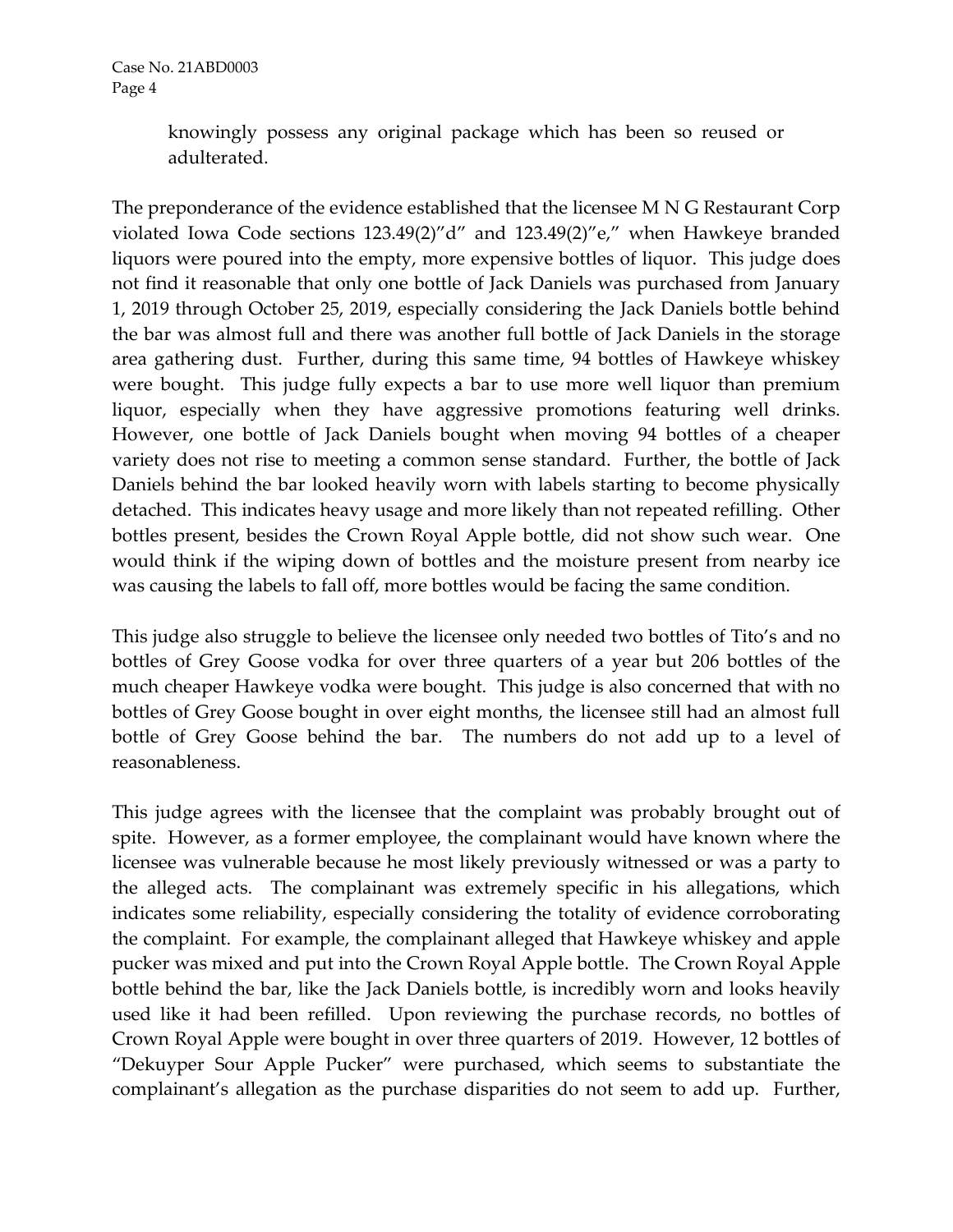this judge has similar concerns with the Citron vodka purchase discrepancies versus Hawkeye vodka purchased, especially considering some of the cocktails the licensee features on their menu specifically calls for Citron branded vodka.

The allegations are further validated by empty bottles of the premium liquor found in the new bottle storage area and the presence of the funnel which smelled of liquor and beer. This judge finds that it is more likely than not that Hawkeye vodka and whiskey was poured into the empty Grey Goose and Jack Daniels bottles respectively, using this funnel. This judge believes it is more likely than not that empty bottles of Grey Goose and Absolute Citron were placed in the new storage area to allow them to be refilled later. This judge additionally finds it more likely than not that Hawkeye whiskey and apple pucker was mixed and put in the Crown Royal Apple bottle.

These are serious violations that impact public health and safety. Putting liquor in used bottles poses all kind of health risks, especially if the bottles are not completely cleaned and dried. If a licensee is criminally convicted under Iowa Code sections 123.49(2)"d" or 123.49(2)"e," the license must be revoked. *See* Iowa Code section 123.50(2). It is understood that the licensee was not criminally charged and this case relies on circumstantial and hearsay evidence. However, while the Division's case probably would not survive a higher burden of proof, there is more than sufficient evidence to achieve a preponderance of the evidence burden.

It is not lost of this judge the economic impact this decision will place on the licensee and its employees. However, licensee management brought this burden on themselves when they chose to refill bottles of liquor or otherwise not keep alcohol in its original container. Further, it is more likely than not that the licensee was previously unfairly enriched by selling cheaper well liquor as premium liquor. Patrons should have a right to get the drink they ordered and paid for without any worry that the liquor they receive is actually a cheap substitute from an unknown used bottle. Further, as stated, it is a major health and safety concern for alcohol not to be kept in its original container or staff otherwise transferring liquor into used bottles. This judge is especially troubled by the fake Crown Royal Apple being created by mixing two alcohols together to create the imposter, adulterated liquor. For these reasons, a suspension is not only warranted but needed. Based on the evidence, the proposed twenty-one day suspension is appropriate.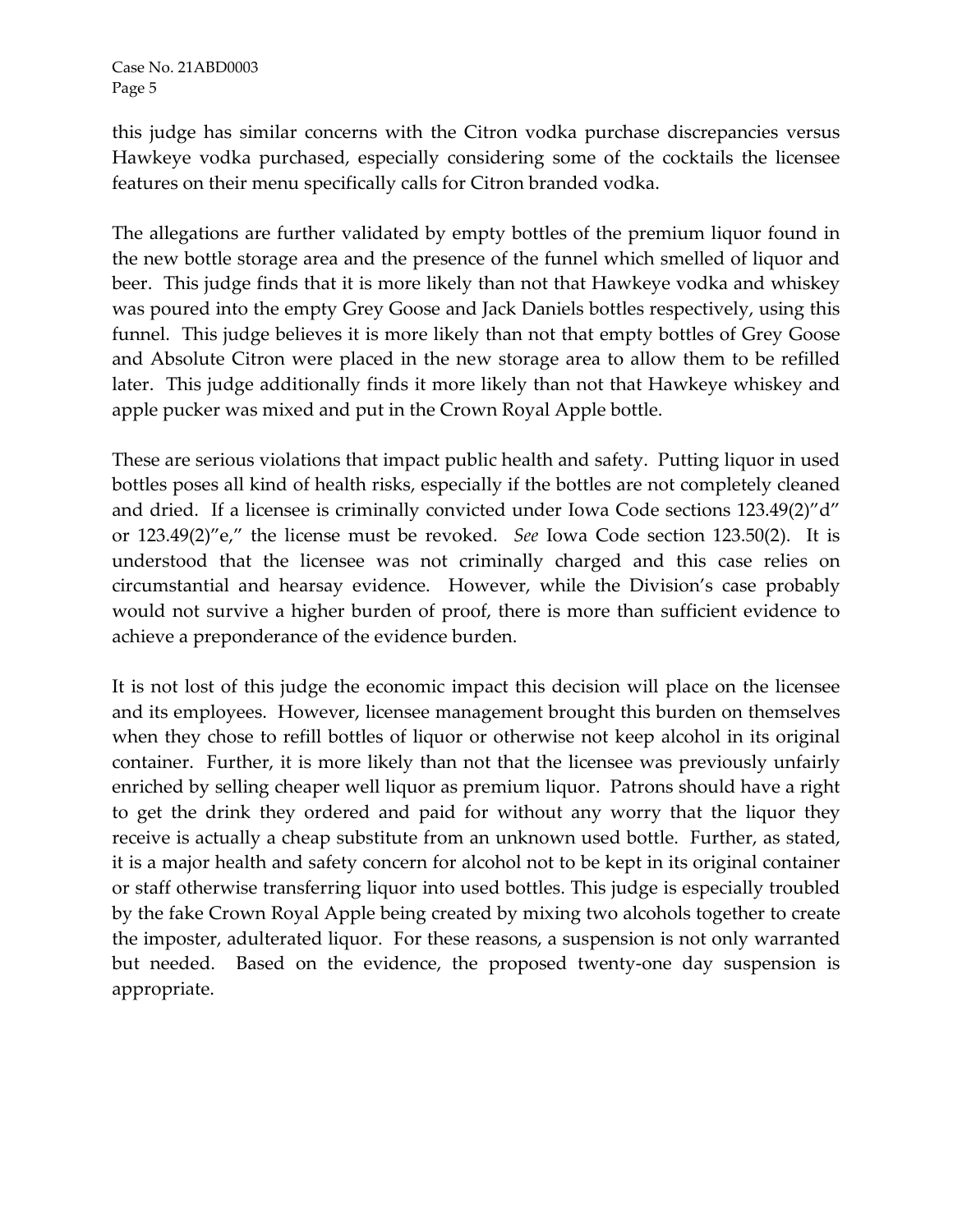## **ORDER**

IT IS THEREFORE ORDERED that Liquor License LC0037691 issued to M N G Restaurant Corp, d/b/a MNG Restaurant Corp shall be suspended for a period of twenty-one (21) days. The 21 day license suspension shall commence at a time to be decided by the parties but no earlier than November 18, 2020**.** The licensee shall not sell any alcoholic beverages during the period of suspension.

IT IS SO ORDERED.

Dated this 19<sup>th</sup> day of October, 2020.

Thomas J. Augustine Administrative Law Judge Administrative Hearings Division

cc: M N G Restaurant Corp (mail and certified mail); Stephen Larson (email); Schereal Thurston-Shell (email); Josh Happe (email); Brian Drewry (email); Tyler Ackerson (email); Lolani Lekkas (email); Stephanie Strauss (email); Jason Hohn (email); Deanne Krumm (email); Alan Nagel (email); John Lundquist (email)

*Appeal On The Merits*

Pursuant to the administrative rules of the division, any adversely affected party may appeal a proposed decision to the Administrator of the Alcoholic Beverages Division within thirty (30) days after issuance of the proposed decision. In addition, the Administrator may initiate review of a proposed decision on the Administrator's own motion at any time within thirty (30) days following the issuance of a proposed decision. 185 IAC 10.27(1) and (2).

Requests for review shall be sent to the Administrator of the Alcoholic Beverages Division, 1918 S.E. Hulsizer, Ankeny, IA 50021. Unless otherwise ordered, each appealing party may file exceptions and briefs within thirty (30) days of the notice of appeal or order for review. Within thirty (30) days thereafter, any party may file a responsive brief. The Administrator may shorten or extend the briefing period as appropriate. The Administrator may resolve the appeal on the briefs or provide an